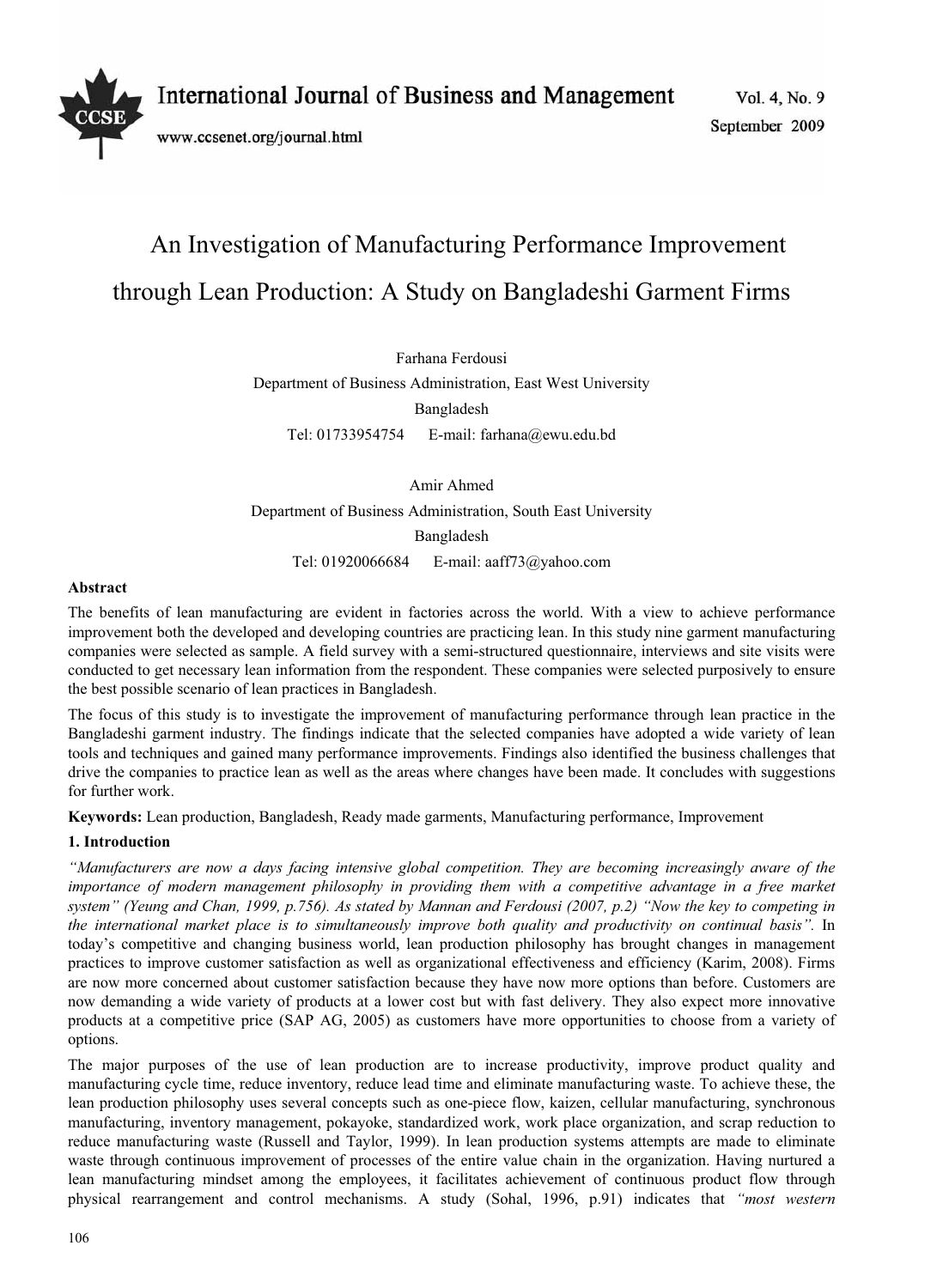*manufacturers have been aware of the need to improve their performance and competitiveness for nearly two decades".* They were using lean production system for taking advantage of most of the above benefits. Another study (EPA, 2003) summarized the main reasons for adopting a lean system under three broad categories: reducing production resource requirements and costs, increasing customer responsiveness, and improving product quality. It concluded that all of these combine to boost company profits and competitiveness.

As stated by Papadopoulou and Ozbayrak, (2005) that this concept spread to Japanese factories after it was first implemented in the Toyota Motor Company. When another developed and developing countries are reaping several benefits from the practice of lean, in Bangladesh its adoption is very slow. Anecdotal evidence indicates that the few organizations that have adopted lean practices have experienced an overall improvement in corporate performance (Mamun and Afrin, 2001). While some work (Harun, 1990) has been done regarding the theoretical aspect of JIT; a little work has been done in the area of lean practices in the Bangladeshi enterprises.

In the face of fierce competition resulting from the rapid globalization of businesses in Bangladesh, some companies across the garment industry sector have been practicing lean production to remain globally competitive and create a strong market position. There is a lack of research evidence regarding the impact of lean practices on manufacturing performance improvement in Bangladeshi garment firms. Researchers are mostly silent on this very important area of production philosophy. The entire field of lean remains unexplored in Bangladesh. This research attempts to bridge this gap**.** Due to political turbulence, undeveloped economic infrastructure, high traffic problem, there is a strong belief that maintaining a strong supplier partnership is difficult. This requires a careful and systematic investigation. The present study deals with the emerging issues and investigates the lean practices in the Bangladeshi firms and their impact on manufacturing performance improvement.

#### **2. Literature Review**

*"Businesses all over the world are now facing fierce competition because of liberalization of trade and globalization. Foreign competition has penetrated into almost all the industries, both in the production and service sectors. There prevails a view that organizations in Europe, Japan and the several developing countries are seizing the initiative in a dozen key technologies, including factory, automation, consumer electronics, microchips and aerospace. Many countries are emerging as strong competitors and challenges for those who have already been industrially developed"*  (Mannan and Ferdousi, 2007, p.4).

"Lean Production" was introduced by a book titled *The Machine That Changed The World* written by **Womack et al.,** (Piciacchia, 2003). *"The idea of lean thinking comprises complex cocktail of ideas including continuous improvements, flattened organization structures, team work, elimination of waste, efficient use of resources and cooperative supply chain management"* (Green, 2000, p.524). This is a Japanese concept applied in manufacturing firms. The Japanese firms (firms in other countries as well) have been using this concept to reduce the cost of any process (be it service or manufacturing) by removing waste. The basic elements of the concept include waste elimination, continuous one piece workflow (EPA, 2003). As stated by Kilpatrick (2003), lean makes an organization more responsive to market trends, deliver products and services faster and produces products and services less expensively than non-lean organization. As viewed by Womack and Jones (1994), firms in several industries in North America, Europe and Japan followed this path and doubled their performance through reduction of inventories, throughout times and errors.

According to Alukal and Manons (2002), a planned implementation of lean production system leads to improved quality, better cash flow, increased sales, better productivity, improved morale and higher profits. They further reported that companies earned greater benefits by implementing lean techniques in the office functions in non-manufacturing organizations too, such as banks, hospitals, restaurants etc. A study on a Novartis International AG - A Switzerland-based company (Society of Manufacturing Engineers, 2002) reviewed their production process and realized the need for some improvement. They introduced lean picking system for the movement of the goods from the warehouse to the packing lines. This redesigned material supply is a kind of Kanban system. Through this picking system the company reduced its waste to a good extent. By using this system they were benefited in terms of waste elimination from the redesigned material supply process. The study was anticipated that this lean picking system would facilitate faster picking lines as well as would shorter the run times.

There are studies have been undertaken bearing upon the relationship between lean practices and manufacturing performance of the firms (Papadopoulo and Ozbayrak, 2005; Bonavia, 2006; Simpson et al., 1998, EPA, 2003; Oliver et al., 1993) and also have showed the improvement in manufacturing through lean practice. Chihuahua (Society of Manufacturing Engineers, 2007), the producer of world class power and signal distribution system of Mexico, reviewed its existing manufacturing system and identified the need for improvements. The company introduced lean with a view to improve the current performance. It is documented from the study that implementation of lean brought 34% reduction in inventory over a 12 months period and 93.5% uptime. The study showed that the keys to achieving quality in manufacturing include the flexibility of the production system, and involvement and commitment of employees**.**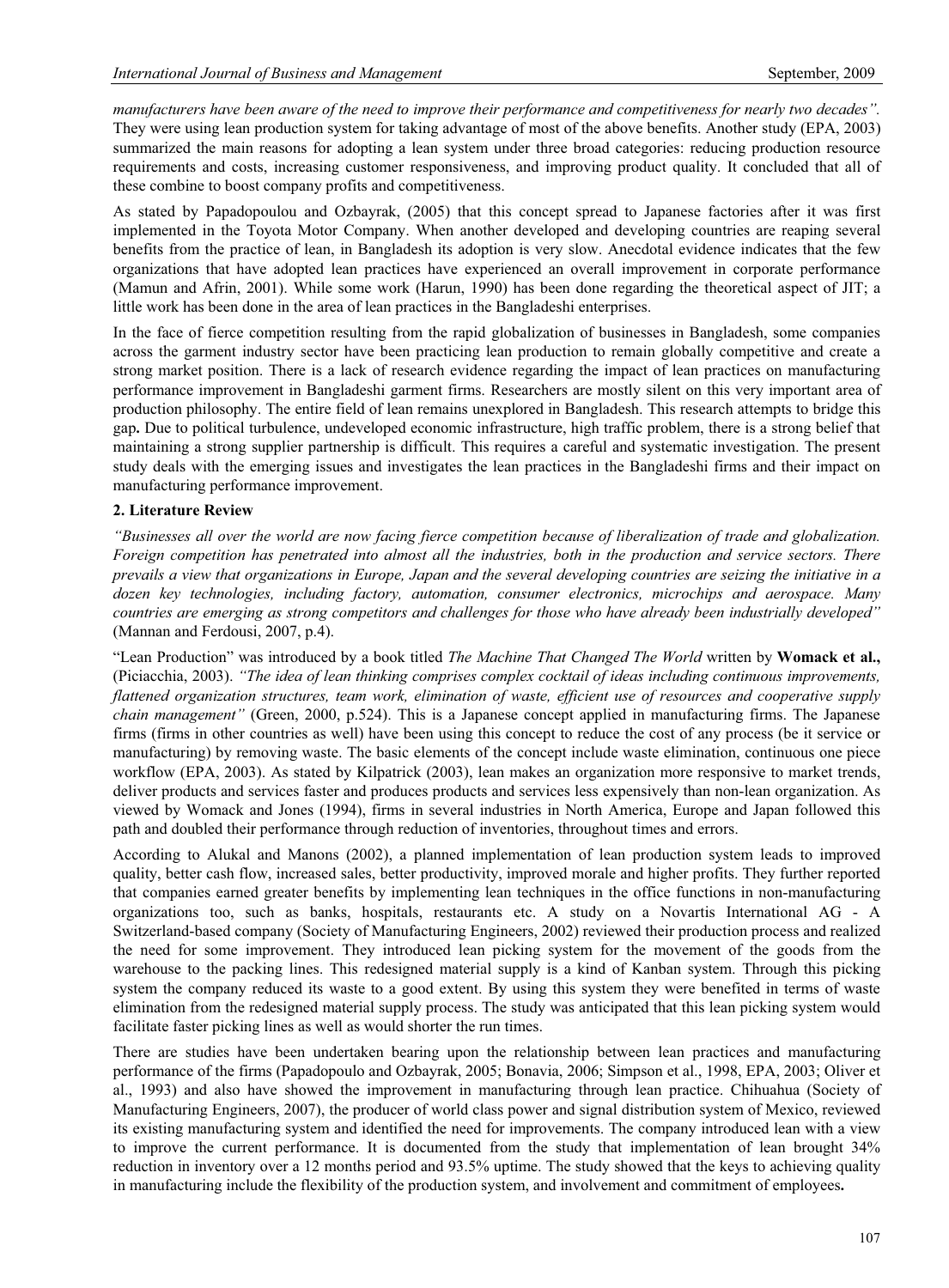As stated by Narain and Yadav (2004*), "Since the advent of economic liberalization in the early nineties the manufacturing scene in India has witnessed major upheavals. Reeling under the heavy burden of stiff international competition, Indian manufacturers throughout the country has now begun to place grater reliance on their own strengths to harness the latest technologies available, and to pursue the best management practices followed elsewhere in the world in an attempt to become lean and agile".* The several sectors of India were and are still facing relentless pressure on prices as a result of heightened competition. In this crisis situation Indian firms have achieved positive results through lean manufacturing. In India, three case studies indicate that lean manufacturing practices helped the companies (in the engineering products industry) achieve improvements to a significant extent, in such areas as turnover (36%-50%), production setup time (74%), machine down time (60%-100%), production space (17%-45%), delivery against schedule (21%), product rejection by customers (50%), productivity awareness (increased dramatically), quality awareness increased steadily, scrap reduction (75%), increase of workforce flexibility (57%-100%), and staff motivation improved significantly (1000-Venture, 2007). Another case study was conducted by Simpson et al. (1998) on a Malaysian automobile company, Proton, to develop an understanding of a Malaysian version of JIT. Proton is the largest and modern automobile manufacturer of South East Asia. The company use robots and automation in production processes. It introduced *Kanban* - various types of containers for holding components or movement of components. It also introduced several supporting mechanisms to complement the use of JIT system and organized training program for the employees. All these reduced work in progress from three months to one month of supply, 50% of space required and brought improvement in inventory turns from 15 to 31. Although several constraints had been faced, the study showed the success of the company with many benefits.

The pressure placed on firms in the garment industry from international competition and dynamic changes in the retail sector have been enormous. *"The increase in competition has led to an increased focus on customer satisfaction as a survival of the company in the long run"* (Kapuge and Smith, 2007, p.304). In today's competitive business world, firms are fighting against each other just to ensure their survival. In this highly competitive business market, the garment industry is also searching for ways and techniques to cut cost and improve performance. When other industries are facing high pressure from competitors, the garment industry is also facing challenges such as- price, delivery time and service offered etc. This industry has opportunities to improve, but requires some changes. Under the highly competitive environment, the garment industry has numerous opportunities for improvement using lean principles (Mercado, 2007).

Through the implementation of lean the garment sector can reduce costs, as well as increase customer responsiveness through reducing several types of waste from the production process. Customers demand quality products and on-time delivery. Lean practices can fulfill these requirements by reducing lead-time as well as manufacturing cycle time. Now, many countries have started to practice lean tools in the garment industry and observed tremendous improvement (Mazany, 1995; Bruce et.al; 2004). This practice has improved their productivity, quality and lead-time and also made their customer more responsive. In addition to this lean production involves, motivates and develop employee skills through education and multi-skilling program (Mazany, 1995).

# **3. Objectives and Research Methods**

The general objective of the paper is to examine the manufacturing performance improvement through lean production practices in the selected Bangladeshi firms. The specific objectives include:

i. Examining the manufacturing performance improvement experienced by the selected garment firms to implement lean.

ii. Identifying the business challenges faced by the selected garment firms to practice lean.

iii. Identifying the areas where changes have been made to implement lean in the selected Bangladeshi firms.

This paper is primarily based on the data collected from the field survey in nine garment companies (out of 45 companies) from EPZ (Export Processing Zone) in Bangladesh, using a semi-structured questionnaire. Interviews with 'lean implementers' and plant observation was also conducted by the researcher. These nine companies were purposively selected because of the limited use of lean as well as to ensure the best possible scenario of lean implementation.

#### **4. Result and Findings**

A total of nine organizations (garment firms) were selected for the purpose of this study. An analysis of the organizational issues helps to appreciate the nature of the organizations. It appears that legal status of the companies has little influence over legal practices. Result showed that nearly half of the companies are international joint ventures and one third of them were public limited and the rest were private limited companies (Table A1). The companies are of the view that the registration of a company under the government is a prerequisite for obtaining legal entity.

The study results revealed (Table A2) that some companies initiated lean implementation from the beginning of the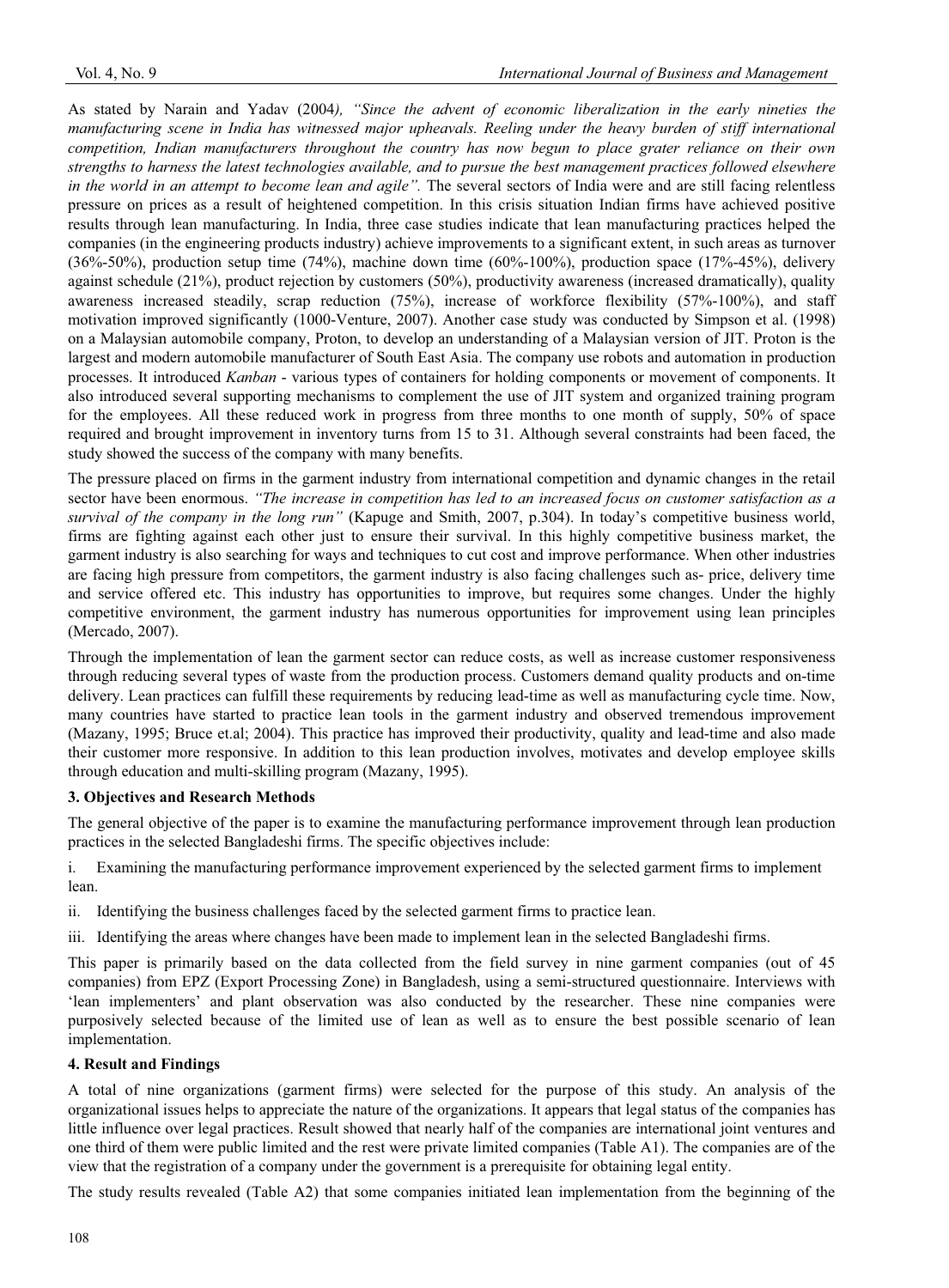commencement of production in their plants, while others started lean implementation after a few years from the year of establishment. However, the findings suggest that since all companies have been successful in reducing cost and improving productivity, it is not the length of time of practices, but rather the effectiveness of implementation that determines the success of lean implementation. Team work is one of the core concepts of lean production. Findings revealed that 56% of the companies had team based structures and the remaining companies had functional structures. This is in sharp contrast with the general notion that a team structure is essential for lean implementation, or the successful implementation of any kind of change initiative. Although it is revealed in the sample that variation among the firms with different organizational structure is not an obstacle in lean implementation, at the same time it is indicated that top management of the companies are not aware of the fact that a functional structure restricts flexibility.

Table A3 indicate that the majority of the companies were dependent on a large supplier base which is in contrast to the lean practice fundamentals. Although all of the companies intend to maintain long-term relationships with suppliers (Table A4), maintaining long and stable relationships with such a large supplier base is, in reality, difficult.

The findings indicated the sample companies had adopted a large variety of lean tools and techniques such as Kanban (66%), JIT (100%), 5S (44%), Pull production (100%), TPM (89%), Kaizen (78%) etc (Table A5). To practice the above mentioned lean tools the selected garment firms experienced several improvements in manufacturing performance.

#### *4.1 Manufacturing Performance Improvement through Lean Practice*

#### 4.1.1 Savings Resulting from Lean Practices

It is a usual expectation that lean practices would result in considerable savings. An attempt was made to elicit information regarding the amount of savings that the companies could achieve during the one year. The respondents in all companies did not agree to provide actual data regarding amount of savings. However, an analysis of the views of the respondents suggests that 44% of the sample companies made significant savings over 12 months period through the reduction of labor costs in the production process (Table A6). As reported by the senior managers, the companies could reduce labor costs through reduction of the number of workers. The workers handled a larger variety of works and this resulted in good savings. Over a long period of time the accumulated savings would be very significant.

#### 4.1.2 Reduction in Production Costs

An attempt was made to get the opinion of the plant managers regarding the reduction of production costs due to implementation of lean system. The respondents provided data concerning the unit costs of production before lean and after lean. The results are presented in Table A12.

The data indicates that the maximum per unit cost reduction was \$2.00 and minimum was \$0.03. For five companies, the improvement in cost was fairly substantial while for others the improvement was negligible (3.44% to14.28%). Whatever cost reduction occurred, it was achieved through an increase in the number of units of products with the same workers as well as reduction in the inventory compared with the pre-lean period.

#### 4.1.3 Total Productivity Improvement

In response to a question - "What is the average productivity increase in the company after implementation of lean?" the sample companies indicated that their productivity improved by a maximum of 60% and minimum of 10%. The majority (67%) of the companies had 10% to 20% productivity improvement whereas the remaining had 40% to 60% improvement (Table A7).

No actual data on productivity could be obtained from the companies, as the companies consider these data strictly confidential. Thus, no generalization is possible about productivity based on the opinion of the respondents.

#### 4.1.4 Lead Time

Data were collected on the total amount of time taken to complete an order from the procurement of raw materials to final manufacturing of a product. The time taken is expressed in terms of the average number of days, known as lead time. The shorter the lead time, the more gain for a company and better the satisfaction of customers. The collected data are tabulated in Table A13.

An analysis of the tabulated data shows that the lead time in the companies ranged from 16 days to 120 days before implementation of the lean production system, while the corresponding lead time reduced within the range of 13 days to 105 days—the minimum reduction being three days and maximum 30 days. The data also indicate that three companies saved 8% -12.5% , two companies saved 18%-25% and four companies saved from 33%-50%. Through implementing lean, the companies focused on JIT delivery of raw materials, proper equipment layout etc. which ultimately reduced the overall lead time to complete an order.

#### 4.1.5 Quality Improvement

In response to a question-"What is the average quality improvements in the company due to lean implementation?"- the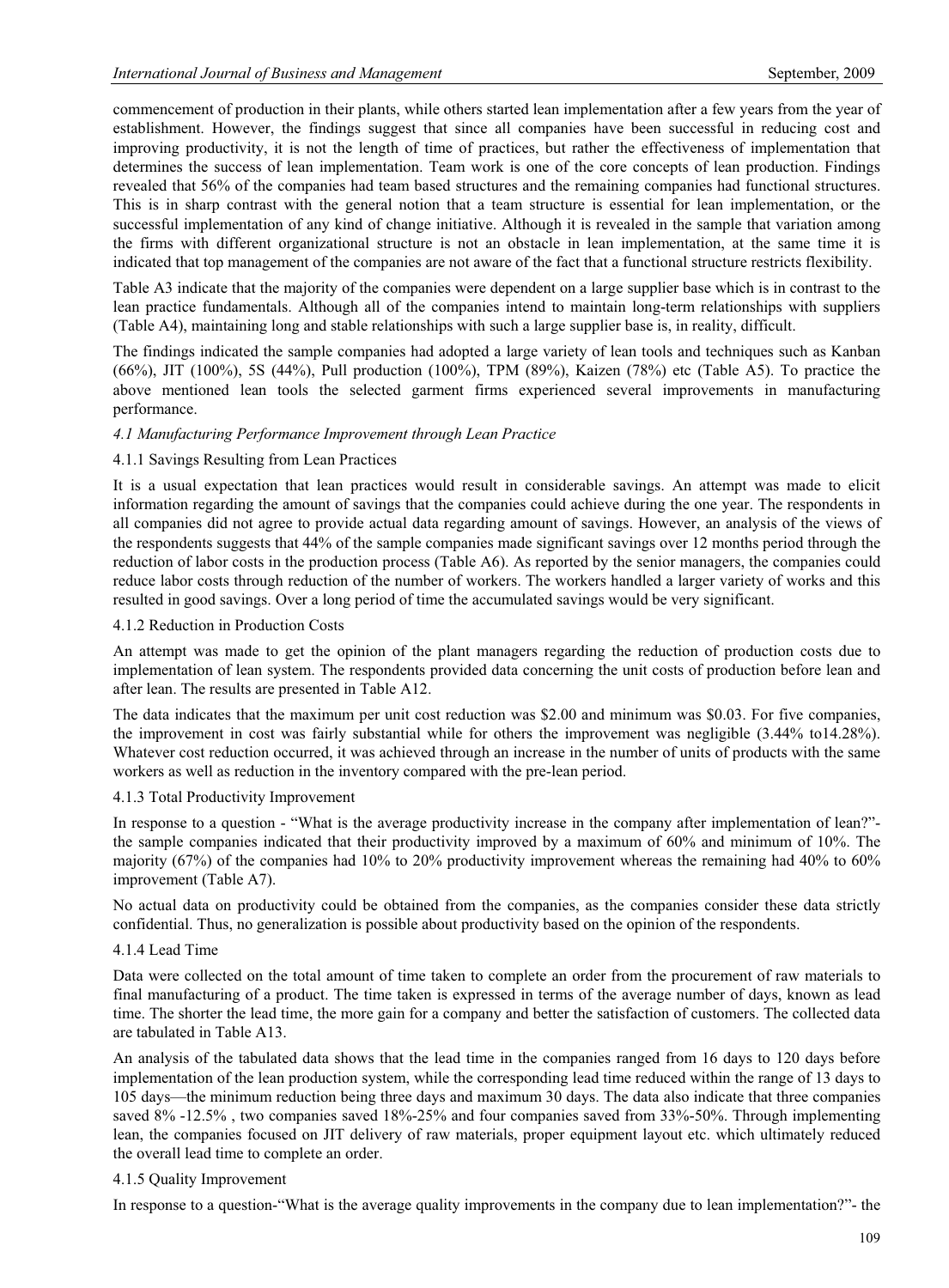surveyed companies reported that their quality improved to a maximum of 80% and minimum of 10%. While 33% of the companies had 10% to 20% quality improvement, similar proportion of the companies achieved quality improvement ranging from 41% to 60% (Table A8).

About one-fifth of the companies had 21% to 40% improvement in quality while only one company showed 61% to 80% improvements. From the discussion it is revealed that this was achieved by following the buyers' prescribed quality system as well as quality control process.

## 4.1.6 Manufacturing Cycle Time

In a lean production system, continuous endeavors need to be made for the reduction of manufacturing cycle time. The higher the improvement in cycle time (i.e., reduction in the time taken), the greater is the gain to the company in terms of lead time as well as timely delivery of products**.** Because the company can make more product in a given time and can make fast delivery. In the present study, the companies experienced some gains in terms of reduction in manufacturing cycle time that ranged from 5 minutes to 20 minutes (Table A14), thereby indicating a time-savings of 12.5% to 33.33%.

It is worth-mentioning that in a garment factory the sequence of work for making a product is fixed up in terms of minutes. This is because many products require less than an hour of time from the beginning to the end of the cycle.

#### *4.2 Business Challenges Faced by the Companies to Practice Lean*

Table A9 shows the response to the question: "What business challenges have driven the company to practice lean?" The majority (56%) of the companies showed high competition as a major challenge to practice lean followed by the pressure from customer-company (22%), cost reduction (22%), reduced order or losing market demand (22%). In addition to these business challenges, the reasons to change to lean production techniques arose from a number of different sources in a few companies, such as (Table A10):

- $\bullet$ Desire to minimize costs by reducing inventory
- $\bullet$ Intention to satisfy customers
- $\bullet$ Encouragement of foreign buyers to introduce lean for cutting costs of production
- $\bullet$ motivation from promoters/employees
- $\bullet$ improving the current condition
- $\bullet$ searching for best practices

The reasons toward lean production practice were not common for all companies, except a few. The above changes occurred for various reasons. Customer satisfaction is at the centre of all production functions. And customers cannot be satisfied unless they can be given products with the right quality with the competitive prices. So, the desire to maximize customer satisfaction led the firms to implement lean practices. The buyers abroad as well as the owners also encouraged the management of the companies to move from traditional production system to more improved system for reducing costs that would eventually reduce prices of products. Management people also intended to improve the current, traditional system of production in order to be more competitive in the market. One company also learned about the lean system while they searched for best practices in other competitive companies.

# *4.3 Areas Where Changes Have Been Made*

Majority (78%) of the companies said that changes in product design and manufacturing process occurred in their organization as a result of lean implementation; 44% respondents indicated a change in supplier networks and the remaining (22%) focused on factory management followed by inbound logistics (11%) and outbound logistics (11%) (Table: A15).

In addition, companies mentioned a variety of changes that took place within their organizations (Table A 11). These include:

- $\bullet$ cultural change
- $\bullet$ education of workers and suppliers
- $\bullet$ empowerment of employees
- $\bullet$ commitment of top level managers
- $\bullet$ relationship with suppliers
- $\bullet$ rearranging the manufacturing process
- $\bullet$ creating awareness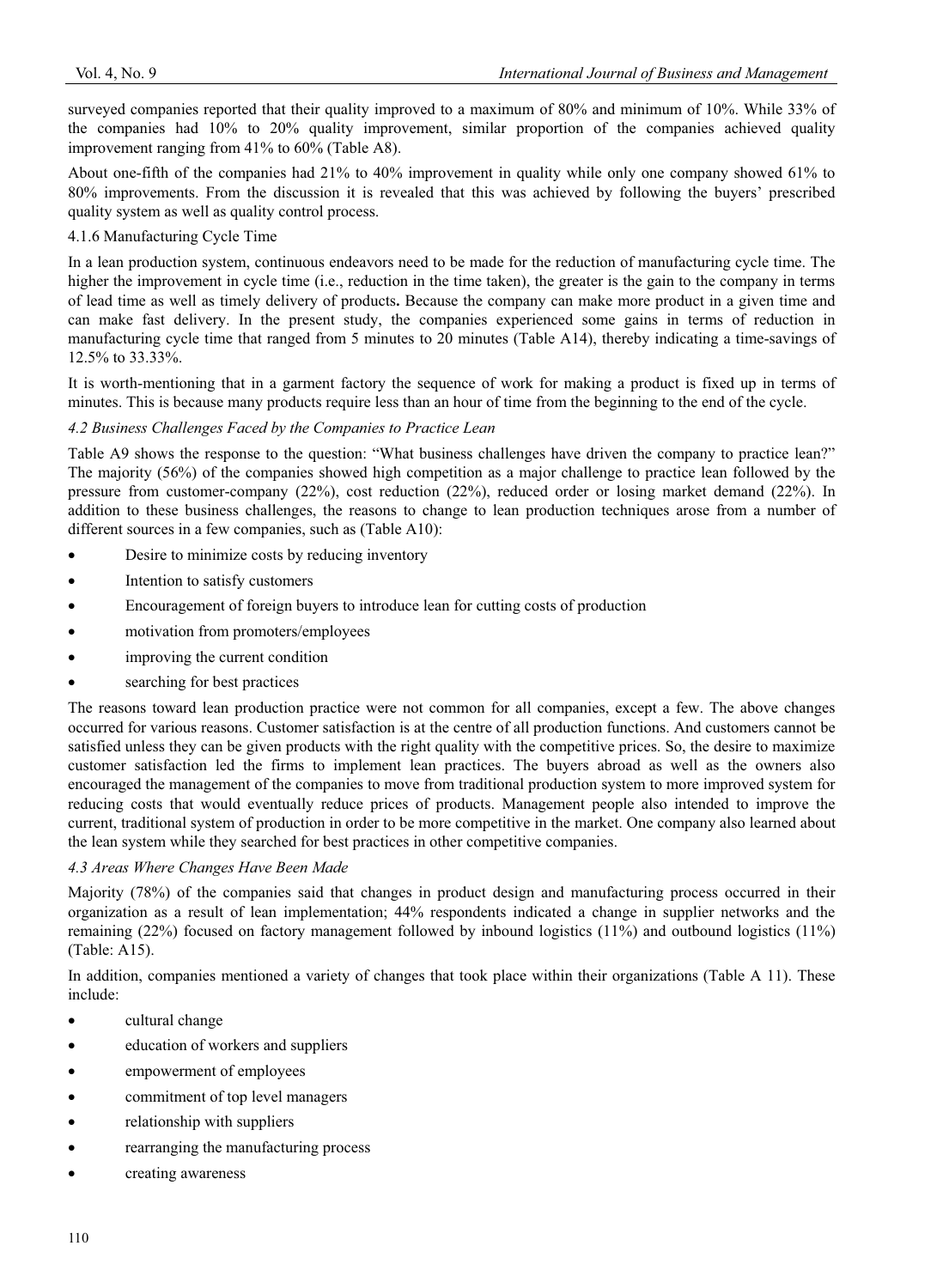Managers need to address required changes for lean implementation. In this study different companies have indicated and experienced different changes such as cultural change, education of workers and suppliers, empowerment of employees, commitment of top level managers, relationship with suppliers, rearranging the manufacturing process and creating awareness.

## **5. Conclusion**

Lean production reduces all forms of non-value added activities in organizations and improves its performance. From the analysis of the data collected, it appears that companies that adopt lean manufacturing as a working philosophy within their organizations can make significant improvement in terms of their operational performance even if it is in a modified format that best suits their particular business culture. It is obvious that there are strong benefits to be gained from implementing a lean manufacturing culture, as demonstrated by the companies in this study.

In order to obtain information about the improvement in manufacturing performance through lean production practices in the selected Bangladeshi garment firms, the study examined the adoption of various lean tools. In addition to this the study also identified the business challenges faced by the companies to practice lean as well as the areas where changes have been made to implement lean successfully.

#### **6. Recommendations for Future Research**

The study results indicate some recommendations for further work. This is the first pilot study in this area with a small sample size and therefore a follow up study is needed. It would be more illuminating to conduct a longitudinal study to understand the long-term effects and benefits of lean in the Bangladeshi garment industry. In addition to this, relationship with local suppliers and how to build strong and long-term relationship should be studied further. A meaningful recommendation that can be put forward for the Bangladesh Government is that it can work for creating a level playing field for the garment manufacturing firms, in particular, to practice lean production systems mainly through making arrangement for relevant training programs and development of necessary physical infrastructures.

#### **References**

Alukal, G., & Manos, A. (2002). How Lean Manufacturing Can Help You Mold Shop- By Incorporating Lean Manufacturing into Doing Ope. *Feature Article*. [Online] Available: http//www.moldmakingtechnology.com /articles/ 1002004.html. (Retrieved From Internet: 24/4/07)

Bonavia, T. (2006). An Empirical Study of Lean Production in the Ceramic Tile Industry in Spain. *International Journal of Operations and Production Management*, (5), 505-531.

Bruce, M., Daly, L., & Towers, N. (2004). Lean or Agile: A Solution for Supply Chain Management in the Textiles and Clothing Industry? *International Journal of Operations and Production Management,* 151-170.

EPA. (2003). *Lean Manufacturing and the Environment*, EPA100-R-03-005. [Online] Available: www.epa.gov/innovation/lean.htm

Green, S.D. (2000). The Future of Lean Construction: A Brave New World*, Proceedings of the 8th Annual Conference of the International Group for Lean Construction*, 1-11, Brighton. [Online] Available: www.sussex.ac.uk/spru/imichair/igls8/22.pdf

Harun, M.A. (1990). Japanese Manufacturing Systems-Kanban and JIT: Superiority Over Traditional American Manufacturing System. *The Rajshahi University Studies*, 18.

Kapuge, A.M. & Smith, M. (2007). Management Practices and Performance Reporting in the Sri Lankan Apparel sector. *Managerial Auditing Journal*, 22 (3), 303-318.

Karim, S. (2009). *The Impact of Just-in-Time Production Practices on Organizational Performance in the Garments and Textiles Industries in Bangladesh*, Doctoral Thesis, Dhaka University.

Kilpatrick, J. (2003). *Lean Principles*, Utah Manufacturing Extension Partnership.

Mamun, M.Z., & Afrin, S. (2001). Total Quality Management (TQM) Practices of the Bangladeshi and Thai Companies: A Comparative Analysis. *Journal of Business Administration*, 26, (1 and 2), 47-62.

Mannan, M.A., & Ferdousi, F. (2007). *Essentials of Total Quality Management,* the University Grants Commission of Bangladesh, Dhaka.

Mazany, P. (1995). A Case Study- Lessons from the Progressive Implementation of Just-in-Time in a Small Knitwear Manufacturer. *International Journal of Operations and Production Management*, 15, (5), 271-228.

Mercado, G. (2007). *Question Garments- Ask the Lean Manufacturing Experts Applying Lean in the Garment Industry*, Retrieved January 12, 2008, Thomas Publishing Company.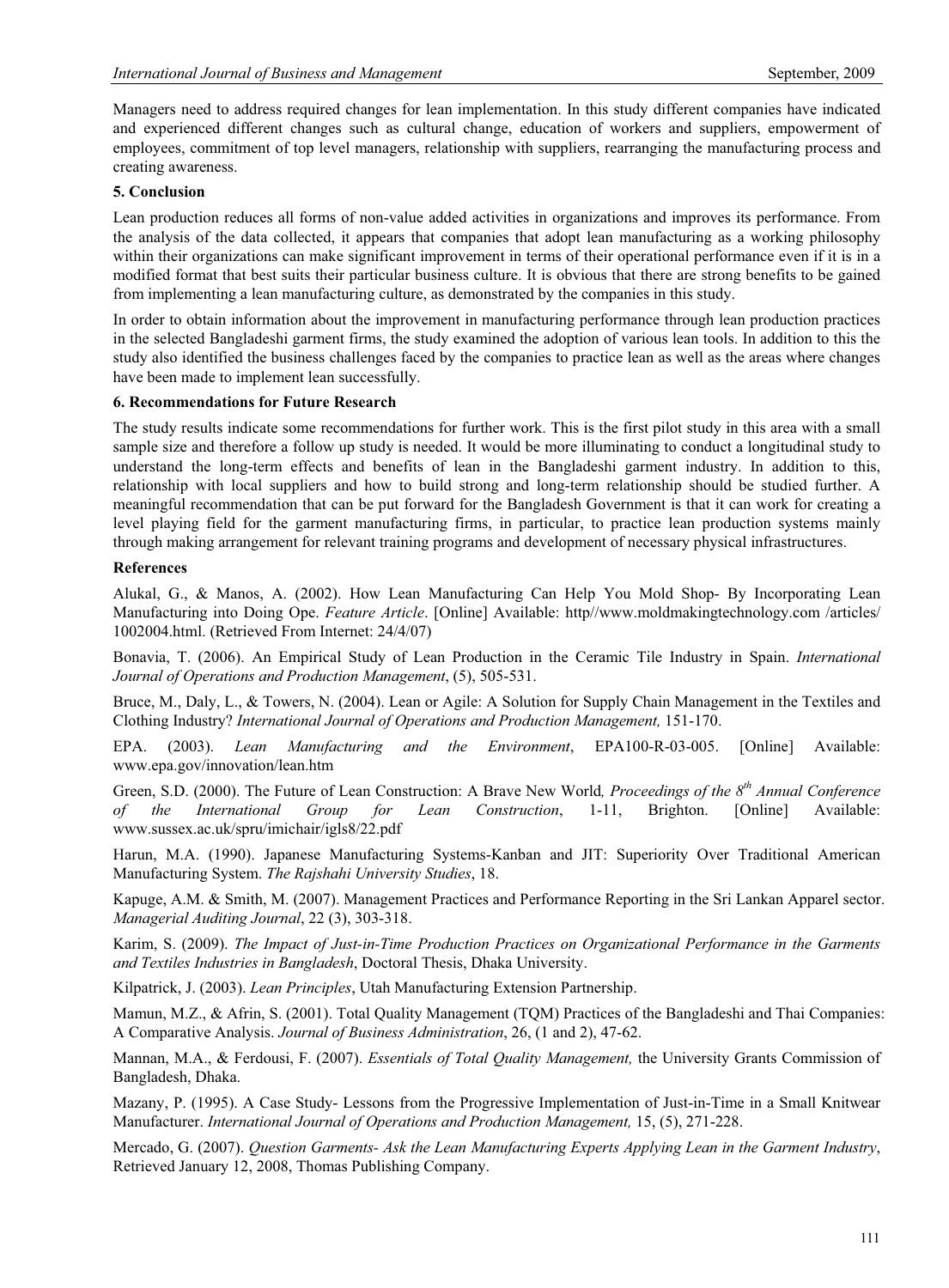Narain, R., & Yadav, R.C. (2004). Productivity Gains from Flexible Manufacturing. *International Journal of Operations and Production Management,* 53, (2), 109-128.

Oliver, N., Delbridge, R., Jones, D and Lowe, J. (1993). World Class Manufacturing: Further Evidence of the Lean Production Debate. *Proceeding of the British Academy of Management Conference,* 155-169.

Papadopoulou and Ozbayrak. (2005). Leanness: Experiences from the Journey to Date. *Journal of Manufacturing Technology Management,* 16, (7), 784-807.

Piciacchia, F. R. (2003). *Developing "Pull" Scheduling Techniques in A Lean Production Environment*, Manufacturing Services Lockwood Greene, Copyright, Lockwood, Greene.

Russell, RS. and Taylor, B.W. (1999). *Operations Management,* 2nd edn, Uppre Saddle River, NJ: Prentice Hall.

SAP AG. (2005). *Adaptive Manufacturing: Enabling the Lean Six-Sigma Enterprise*. [Online] Available: http://www.whitepapers.techrepublic/ (Retrieved from December 20, 2007)

Simpson, M., Sykes, G., and Abdullah, A. (1998). Case Study: Transitory JIT at Proton Cars, Malaysia. *International Journal of Physical Distribution and Logistics Management,* 28, 121-142.

Society of Manufacturing Engineers. (2002). Company Moves to Lean Manufacturing*, Lean Directions* (The e-newsletter of Lean Manufacturing). [Online] Available: http://www.sme.org/egi-bin/get-newsletter.pl (Retrieved from December 20)

Society of Manufacturing Engineers. (2007). *Lean Directions* (The e-newsletter of Lean Manufacturing), [Online] Available: http://www.sme.org/cgi-bin/gel-newsletter.pl(Retrieved from April 24, 2007)

Sohal, A. (1996). Developing a Lean Production Organization: An Australian Case Study. *International Journal of Operations and Production Management*, 16, (2), 9-102.

Womack, J., & Jones, P. (1994). From Lean Production to the Lean Enterprise, *Harvard Business Review*, 93-103.

Yeung, CL and Chan, L.Y. (1999). Towards TQM for Foreign Manufacturing Firms Operating in Mainland China, *International Journal of Quality and Reliability Management,* 16, (8), 756-771.

#### **APPENDIX-1: STATISTICAL TABLES (based on the questionnaire and Interview)**

Table A1. Legal Status of Companies

|     | Legal status                        | Percentage |
|-----|-------------------------------------|------------|
| (a) | <b>Public Limited Company</b>       | 22         |
| (b) | Private Limited Company             | 33         |
| (c) | International joint venture company |            |
|     | Total                               | 100        |

Table A2. Year of starting lean based on the year of establishment of the companies

| Year                               |                          | No. of companies                           | Percentage |            |
|------------------------------------|--------------------------|--------------------------------------------|------------|------------|
| 1 <sup>st</sup><br>Year            |                          | 3                                          | 55         |            |
| 4 <sup>th</sup><br>Year            |                          | 1                                          | 11         |            |
| 6 <sup>th</sup><br>Year            |                          | 1                                          | 11         |            |
| 9 <sup>th</sup><br>Year            |                          | 1                                          | 11         |            |
| $11^{\text{th}}$<br>Year           |                          | 1                                          | 11         |            |
|                                    | Organizational Structure |                                            |            |            |
|                                    | Nature of structure      |                                            |            | Percentage |
| (a)                                |                          | Tall functional structure (long hierarchy) |            | 44         |
| (b)<br>Flat structure (team based) |                          |                                            |            | 56         |
| (c)                                |                          |                                            |            |            |
|                                    | Total                    |                                            |            | 100        |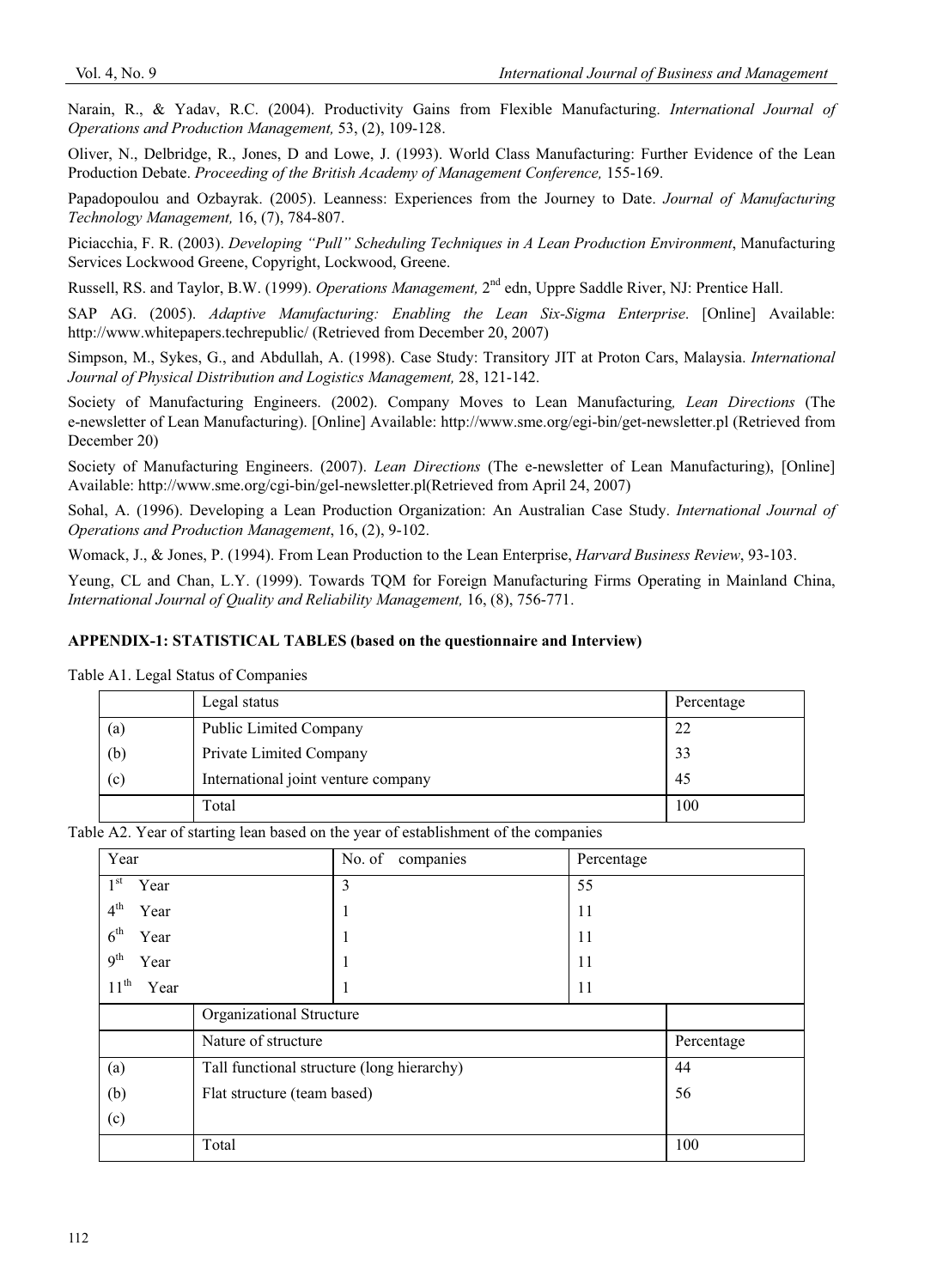# Table A3. Number of local and foreign suppliers of raw materials

|     | Number of suppliers | Percentage |
|-----|---------------------|------------|
| (a) | $1 - 10$            | 33         |
| (b) | $11-50$             | 45         |
| (c) | >50                 | 22         |
|     | Total               | 100        |

Table A4. Supply related information

|    | Particulars of supply                                                       | Percentage |
|----|-----------------------------------------------------------------------------|------------|
| a) | Company intends to maintain long stable relationship with<br>suppliers      | 100        |
| b) | The main suppliers are in close proximity                                   | 44         |
| c) | The company has reduced the number of suppliers over the last<br>five years | 22         |
| d) | Suppliers are dependable in terms of timely delivery                        | 100        |

Table A5. The different lean techniques the companies have adopted (Multiple responses)

|          | Lean techniques                       | Percentage |
|----------|---------------------------------------|------------|
| (a)      | Kanban                                | 66         |
| (b)      | Daily schedule adherence              | 100        |
| (c)      | Small lot size                        | 100        |
| (d)      | Just-in-Time                          | 100        |
| (e)      | Physical arrangement of equipment     | 89         |
| (f)      | Application of preventive maintenance | 89         |
| (g)      | Pull production systems               | 100        |
| (h)      | Continuous improvement                | 78         |
| (i)      | 5S                                    | 44         |
| $_{(1)}$ | Other quality practices (QC)          | 100        |

Table A6. Savings resulting from lean practices

|              | <b>Nature of savings</b>                     | Percentage |
|--------------|----------------------------------------------|------------|
| a)           | Savings of the company over 12 months period | 44         |
| $\mathbf{b}$ | No savings over 12 months period             | ЭC         |

#### Table A7. Productivity increase resulting from lean practices

| Average productivity increase after implementation of lean | Percentage |
|------------------------------------------------------------|------------|
| $10\% - 20\%$                                              | 67%        |
| $40\% - 60\%$                                              | 33%        |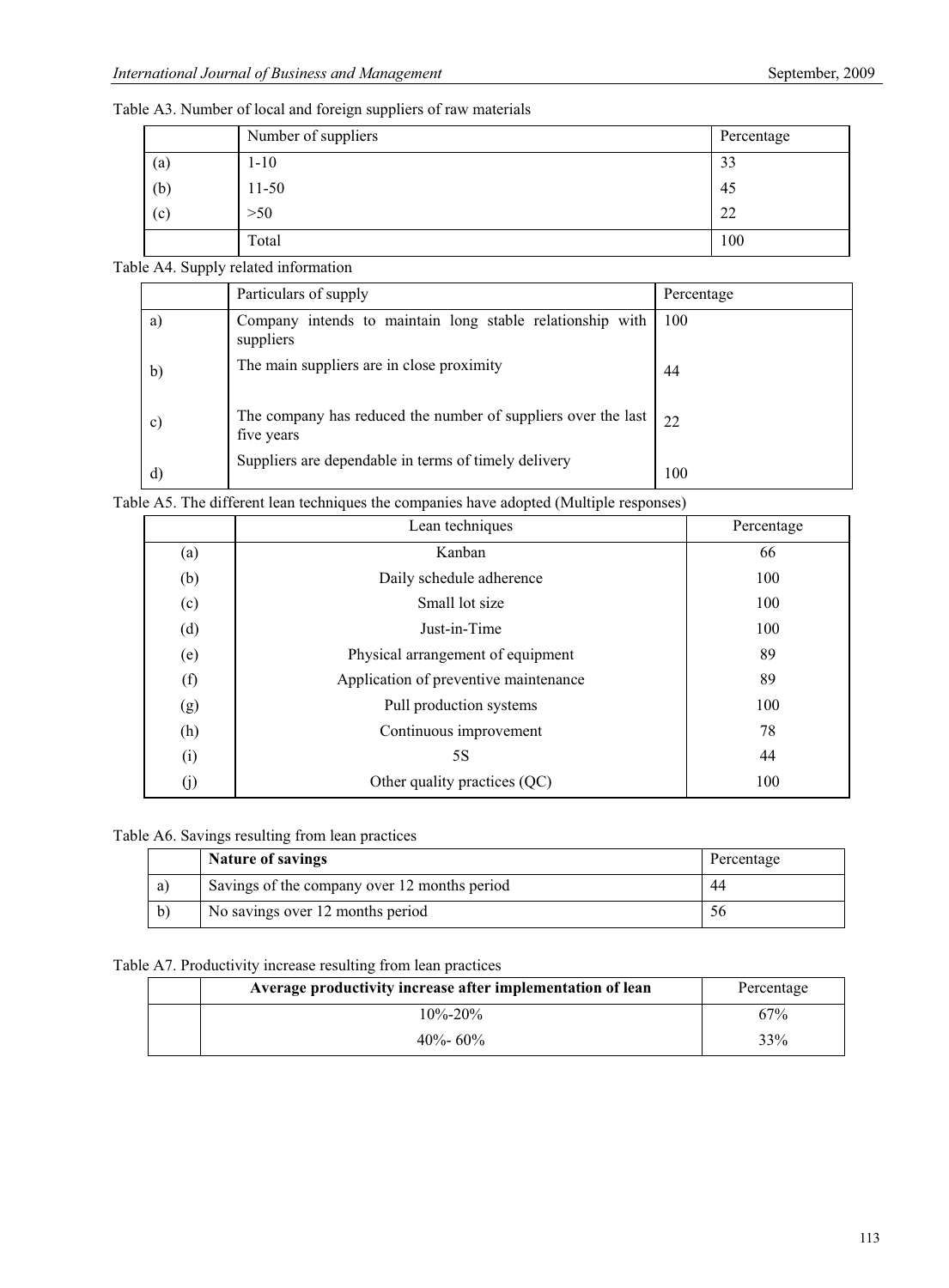| Views about quality increase |                                                                              | Responses $(\% )$ |
|------------------------------|------------------------------------------------------------------------------|-------------------|
|                              | The average $(\%)$ quality increase in the company after lean implementation |                   |
| (a)                          | $10\% - 20\%$                                                                |                   |
| (b)                          | $21\% - 40\%$                                                                | 33                |
| (c)                          | $41\% - 60\%$                                                                | 22                |
| (d)                          | $61\% - 80\%$                                                                | 33                |
|                              |                                                                              |                   |

## Table A8. Quality improvements resulting from lean practices

# Table A9. Business challenges those have driven the companies to practice lean

| Types of challenges                 | Percentage |
|-------------------------------------|------------|
| Pressure from customer company      |            |
| To beat the competitors             | 56         |
| Cost reduction                      |            |
| Reduced order/loosing market demand |            |

# Table A10. Reasons towards lean production practice

| Element                                    | Percentage |
|--------------------------------------------|------------|
| Customer satisfaction                      | 11         |
| Minimization of cost by reducing inventory | 22         |
| Motivation from buyers                     | 11         |
| Motivation from customers                  | 11         |
| Motivation from promoters/employees        | 11         |
| <b>High Competition</b>                    | 22         |
| To improve the current condition           | 11         |
| Searching for best practices               | 11         |

Table A11. The changes required to be addressed while implementing lean those have been experienced by the companies

| Required changes to be addressed            | Percentage |
|---------------------------------------------|------------|
| Cultural change                             | 22         |
| Education of workers and suppliers          | 22         |
| <b>Empowerment of employees</b>             |            |
| Commitment of top level managers            |            |
| Relationship with suppliers                 |            |
| Rearranging the manufacturing process       |            |
| Changes in the traditional work environment |            |
| Creating awareness                          |            |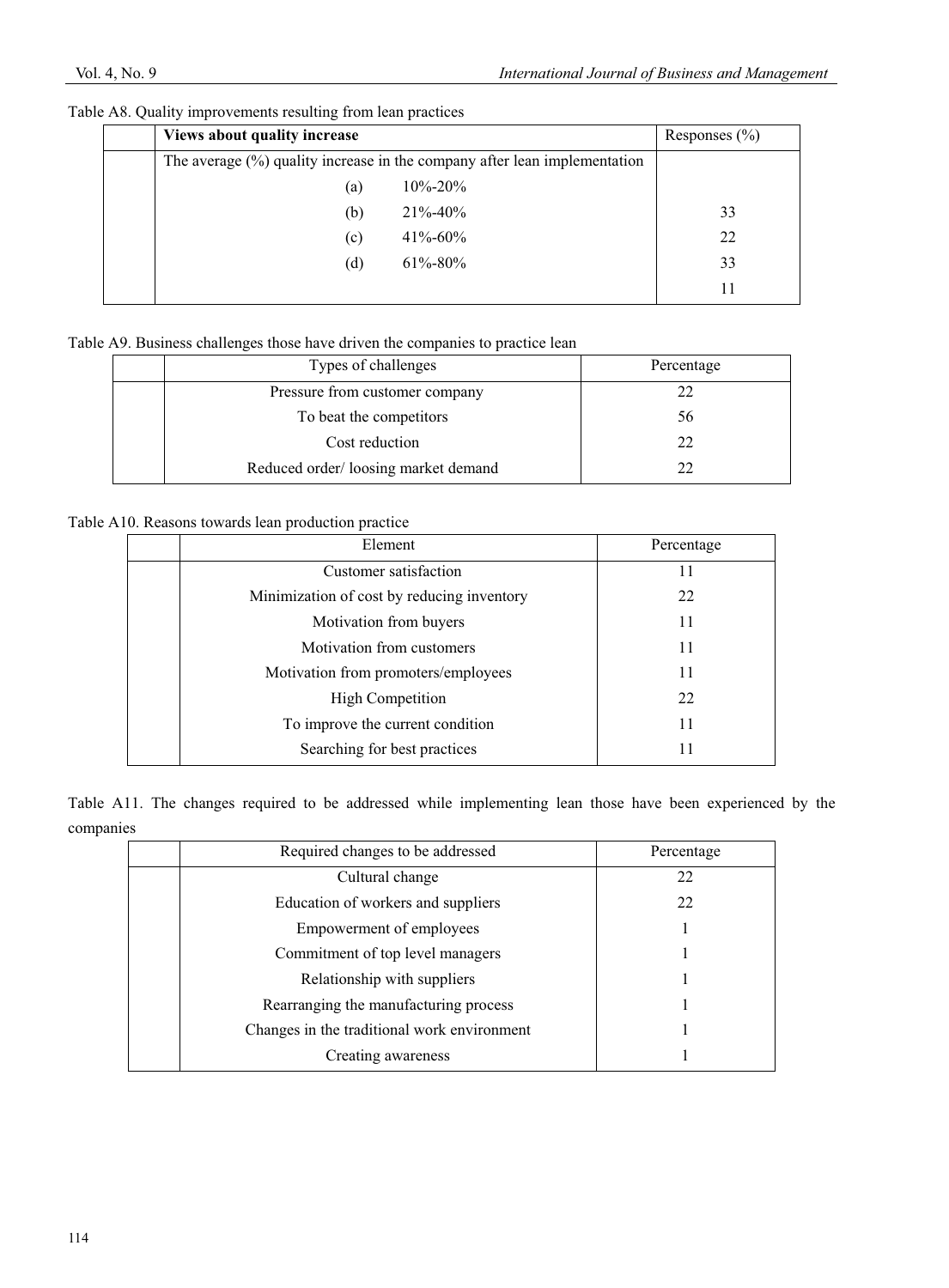| Company                   | Before Lean | After Lean | Reduction                 | As a $\%$ |
|---------------------------|-------------|------------|---------------------------|-----------|
|                           | $(\$\)$     | $(\$)$     | $\left( \text{\$}\right)$ |           |
| 1. Fashion Point Ltd.     | 8.50        | 7.00       | 1.50                      | 17.6      |
| 2. Texas Fashion Ltd.     | 11.0        | 9.00       | 2.00                      | 18.1      |
| 3. Beximco Fashions Ltd.  | 4.40        | 3.20       | 1.20                      | 27.2      |
| 4. Shanta Industries Ltd. | 10.0        | 8.00       | 2.00                      | 20.0      |
| 5. DADA(Savar) Ltd.       | 1.40        | 1.30       | 0.10                      | 7.1       |
| 6. Shata WashWorks Ltd.   | 3.50        | 3.00       | 0.50                      | 14.2      |
| 7. Armana Fashions Ltd.   | 0.87        | 0.84       | 0.03                      | 3.4       |
| 8. Shanta Denims Ltd.     |             |            |                           |           |
| 9. PAXAR Bangladesh Ltd.  | 4.50        | 3.00       | 1.50                      | 33.3      |

Table A12. Reduction in unit production cost

Table A13. Total amount of time (average number of days) taken to complete an order from raw materials to manufacturing

| Company                   | Before Lean | After Lean | % gain due to Reduction |
|---------------------------|-------------|------------|-------------------------|
| 1. Fashion Point Ltd.     | 30          | 15         | 50                      |
| 2. Texas Fashion Ltd.     | 16          | 13         | 19                      |
| 3. Beximco Fashions Ltd.  | 80          | 70         | 13                      |
| 4. Shanta Industries Ltd. | 120         | 90         | 25                      |
| 5. DADA(Savar) Ltd.       | 40          | 25         | 38                      |
| 6. Shata WashWorks Ltd.   | 42          | 28         | 33                      |
| 7. Armana Fashions Ltd.   | 60          | 55         | 08                      |
| 8. Shanta Denims Ltd.     | 120         | 105        | 13                      |
| 9. PAXAR Bangladesh Ltd.  | 60-90       | 40-45      | $33 - 50$               |

Table A14. The amount of time (hour/minutes) to accomplish standard work sequence for making a product

| Company                   | Before Lean<br>(minutes) | After Lean<br>(minutes) | Reduction<br>(minutes) | $%$ of reduction |
|---------------------------|--------------------------|-------------------------|------------------------|------------------|
| 1. Fashion Point Ltd.     | 60                       | 40                      | 20                     | 33               |
| 2. Texas Fashion Ltd.     | 30                       | 15                      | 15                     | 50               |
| 3. Beximco Fashions Ltd.  | 55                       | 49                      | 06                     | 11               |
| 4. Shanta Industries Ltd. | 75                       | 60                      | 15                     | 20               |
| 5. DADA(Savar) Ltd.       | 50                       | 39                      | 11                     | 22               |
| 6. Shata WashWorks Ltd.   | 60                       | 40                      | 20                     | 33               |
| 7. Armana Fashions Ltd.   | 50                       | 40                      | 10                     | 20               |
| 8. Shanta Denims Ltd.     | 60                       | 40                      | 20                     | 33               |
| 9. PAXAR Bangladesh Ltd.  | 40                       | 35                      | 05                     | 13               |

Note: The percentages have been rounded to nearest figure.